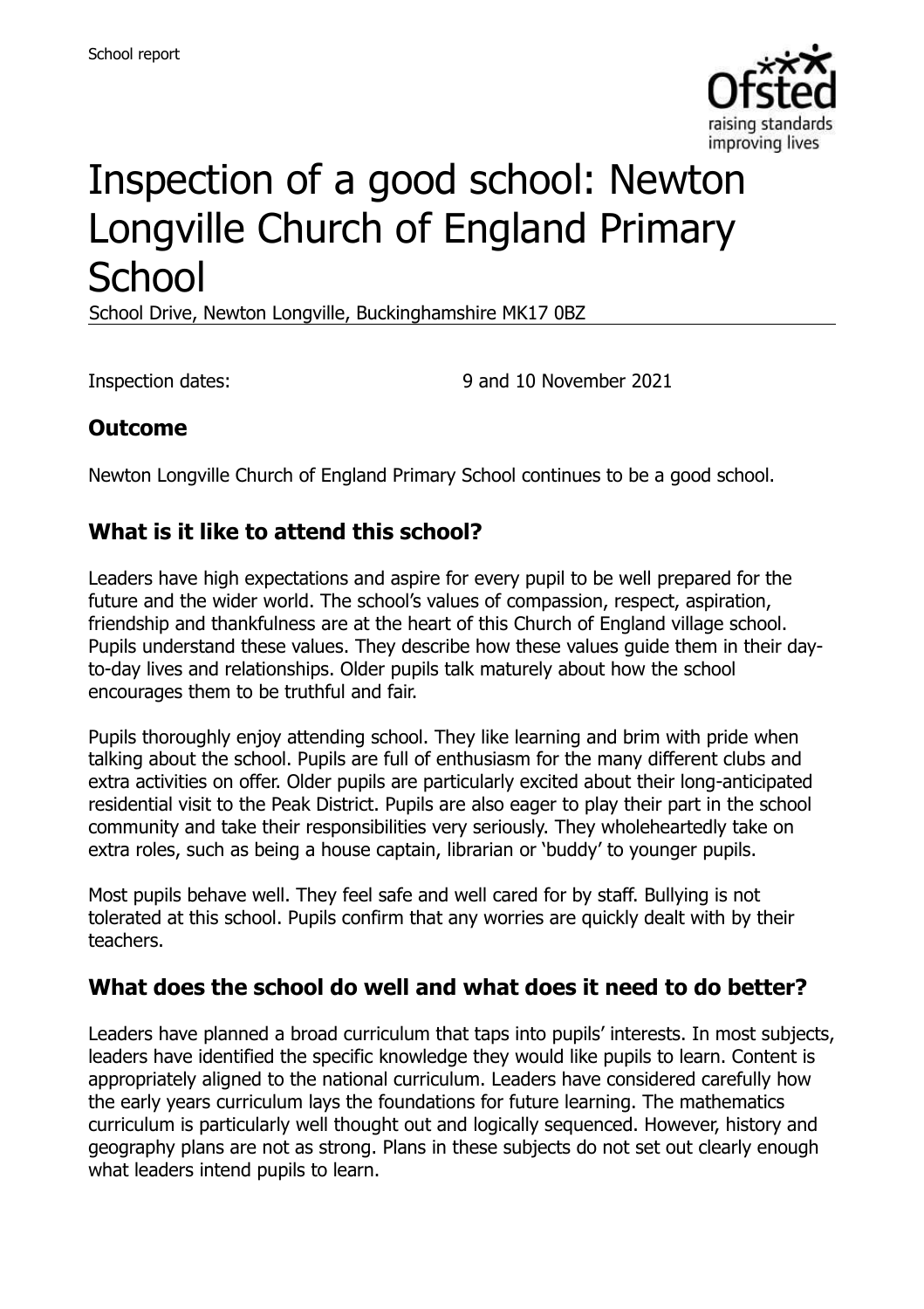

Leaders are continuing to adapt the curriculum to reflect the impact of the COVID-19 pandemic on pupils' learning. In subjects such as English and mathematics, they are giving greater emphasis to 'core' knowledge and essential building blocks. This is helping teachers to address gaps in pupils' learning and overcome barriers to their future success. As a result, pupils are continuing to achieve well in these subjects.

The new phonics programme is strengthening further the school's reading curriculum. Teachers articulate sounds accurately and adhere closely to the school's approach. Children in Reception get off to a good start in learning to read. They enthusiastically join in during phonics lessons. They enjoy sounding out and writing new words. On the whole, books for early readers are well matched to pupils' reading abilities. Staff keep a close eye on how things are going and provide extra help for any pupils not keeping up. Pupils continue to develop their skills in key stages 1 and 2. There are plenty of opportunities for them to immerse themselves in a good book. Some older pupils are avid readers.

Teachers use their good subject knowledge to engage pupils well in discussions. They actively promote good speaking skills. Teachers expect pupils to give reasoned answers to questions and to use correct vocabulary. Teachers regularly revisit previous learning and check that 'learning has stuck'. However, in history and geography, teachers do not make well-judged choices about the design of some learning tasks. Activities do not always align well with what pupils need to learn.

Leaders' careful observations help them to identify any pupils who may have special educational needs and/or disabilities (SEND). Pupils with SEND are supported appropriately in class. These pupils benefit from the same broad curriculum as their peers. For some subjects, staff plan a bespoke curriculum to meet the specific needs of a few pupils who have more complex needs.

The school is a settled environment and most pupils behave sensibly. They are keen to take part in lessons and do their best. A few pupils need support to follow their teachers' expectations and school routines. Leaders are therefore seeking specialist advice to help them refine their support for these pupils.

Leaders encourage pupils to have aspirations and to pursue their interests and talents. As one pupil explained, 'It is important to have dreams and goals for the future.' The school's after-school clubs make sure that every interest is catered for. Ballet, football and chess are just some of the clubs on offer. The curriculum helps pupils to learn about other faiths and cultures and to be well prepared for life beyond their locality.

Staff enjoy working at the school and feel supported by leaders. They appreciate that leaders and governors consider workload when introducing any changes in the school.

# **Safeguarding**

The arrangements for safeguarding are effective.

Leaders ensure that pupils' well-being and safety are always on the agenda. Leaders know pupils and their families well. They recognise quickly if something is not as it should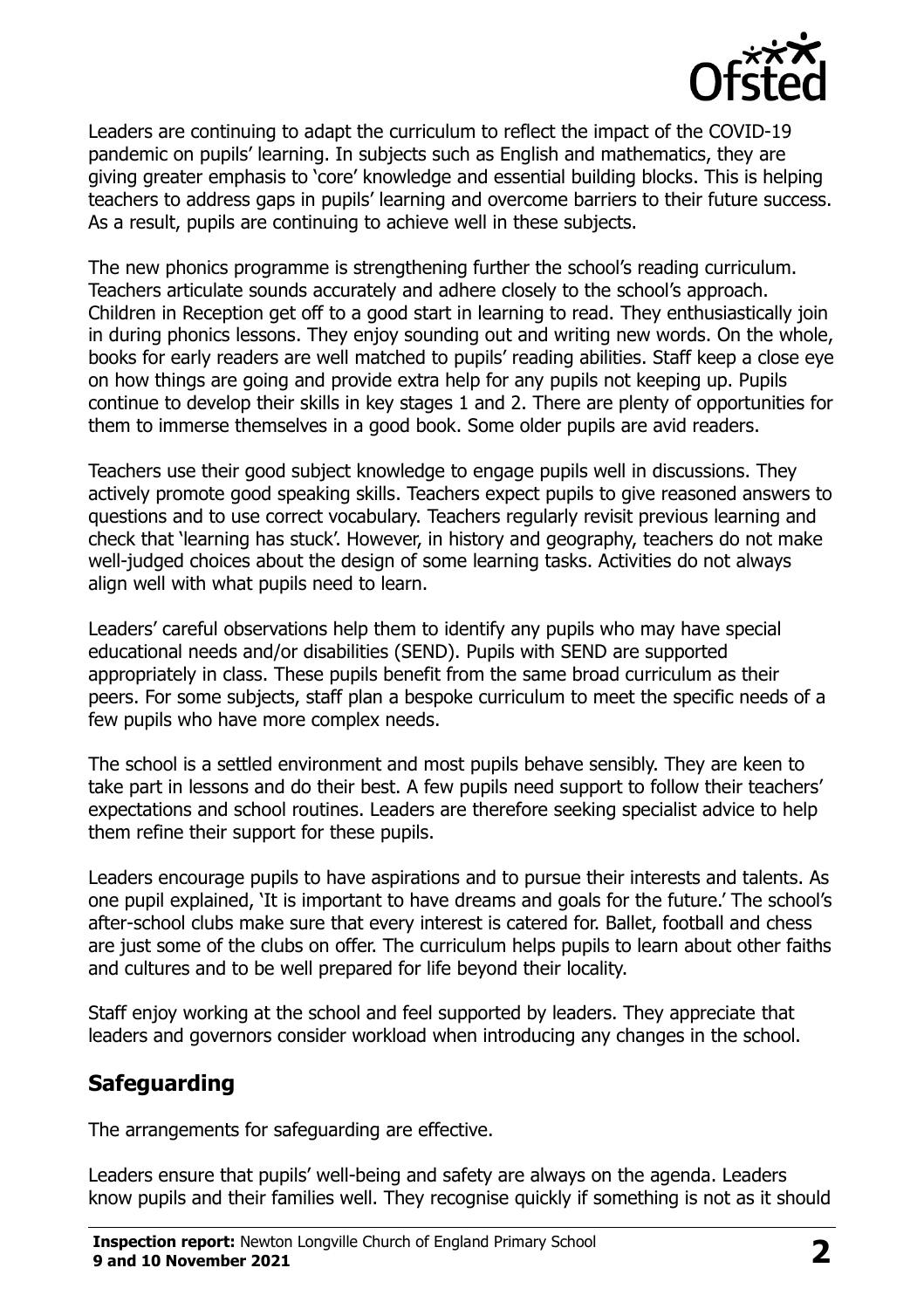

be. Timely training enables staff to fulfil their responsibilities and understand the school's procedures. Recruitment processes are managed well.

Leaders have a good understanding of the local 'thresholds of need'. They provide timely early help to families and, when needed, they refer concerns to outside agencies. However, leaders' records of the actions they have taken in response to concerns are not systematic or thorough enough.

# **What does the school need to do to improve?**

# **(Information for the school and appropriate authority)**

- In history and geography, leaders have not identified with enough precision the knowledge they want pupils to learn. They have not yet considered the concepts they wish teachers to emphasise. Sometimes, the choice of curriculum content is left to teachers to decide. As a result, pupils are not building their knowledge securely. Leaders need to identify precisely the knowledge and concepts they would like pupils to learn and remember.
- $\blacksquare$  In history and geography, teachers sometimes plan activities that do not contribute well to pupils' learning. Activities are sometimes not consistent with the component knowledge pupils need to learn. As a result, pupils are not achieving well enough in these subjects. Leaders need to ensure that teachers are clearer about the knowledge pupils need to learn and how this is building towards the school's curriculum goals. They need to ensure that learning tasks are well matched to subject-specific curriculum content.
- Safeguarding record-keeping is not systematic enough. Consequently, leaders do not have a clear enough record of their decision-making and response to concerns. Leaders must ensure that any safeguarding concerns and actions taken are clearly recorded and well organised.

# **Background**

When we have judged a school to be good, we will then normally go into the school about once every four years to confirm that the school remains good. This is called a section 8 inspection of a good or outstanding school, because it is carried out under section 8 of the Education Act 2005. We do not give graded judgements on a section 8 inspection. However, if we find evidence that a school would now receive a higher or lower grade, then the next inspection will be a section 5 inspection. Usually this is within one to two years of the date of the section 8 inspection. If we have serious concerns about safeguarding, behaviour or the quality of education, we will deem the section 8 inspection as a section 5 inspection immediately.

This is the second section 8 inspection since we judged the school to be good in October 2011.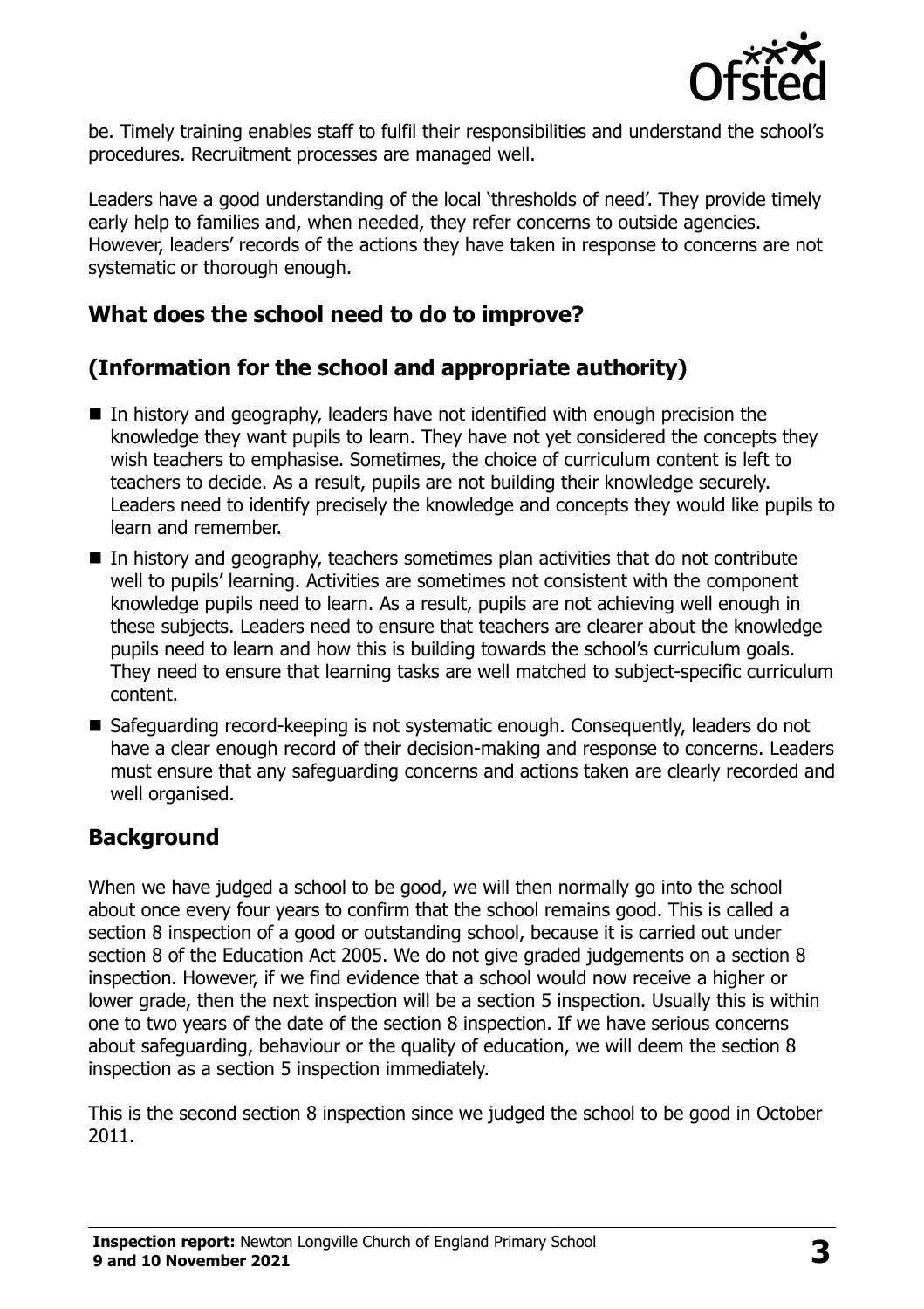

#### **How can I feed back my views?**

You can use [Ofsted Parent View](https://parentview.ofsted.gov.uk/) to give Ofsted your opinion on your child's school, or to find out what other parents and carers think. We use information from Ofsted Parent View when deciding which schools to inspect, when to inspect them and as part of their inspection.

The Department for Education has further [guidance](http://www.gov.uk/complain-about-school) on how to complain about a school.

If you are the school and you are not happy with the inspection or the report, you can [complain to Ofsted.](https://www.gov.uk/complain-ofsted-report)

#### **Further information**

You can search for [published performance information](http://www.compare-school-performance.service.gov.uk/) about the school.

In the report, '[disadvantaged pupils](http://www.gov.uk/guidance/pupil-premium-information-for-schools-and-alternative-provision-settings)' refers to those pupils who attract government pupil premium funding: pupils claiming free school meals at any point in the last six years and pupils in care or who left care through adoption or another formal route.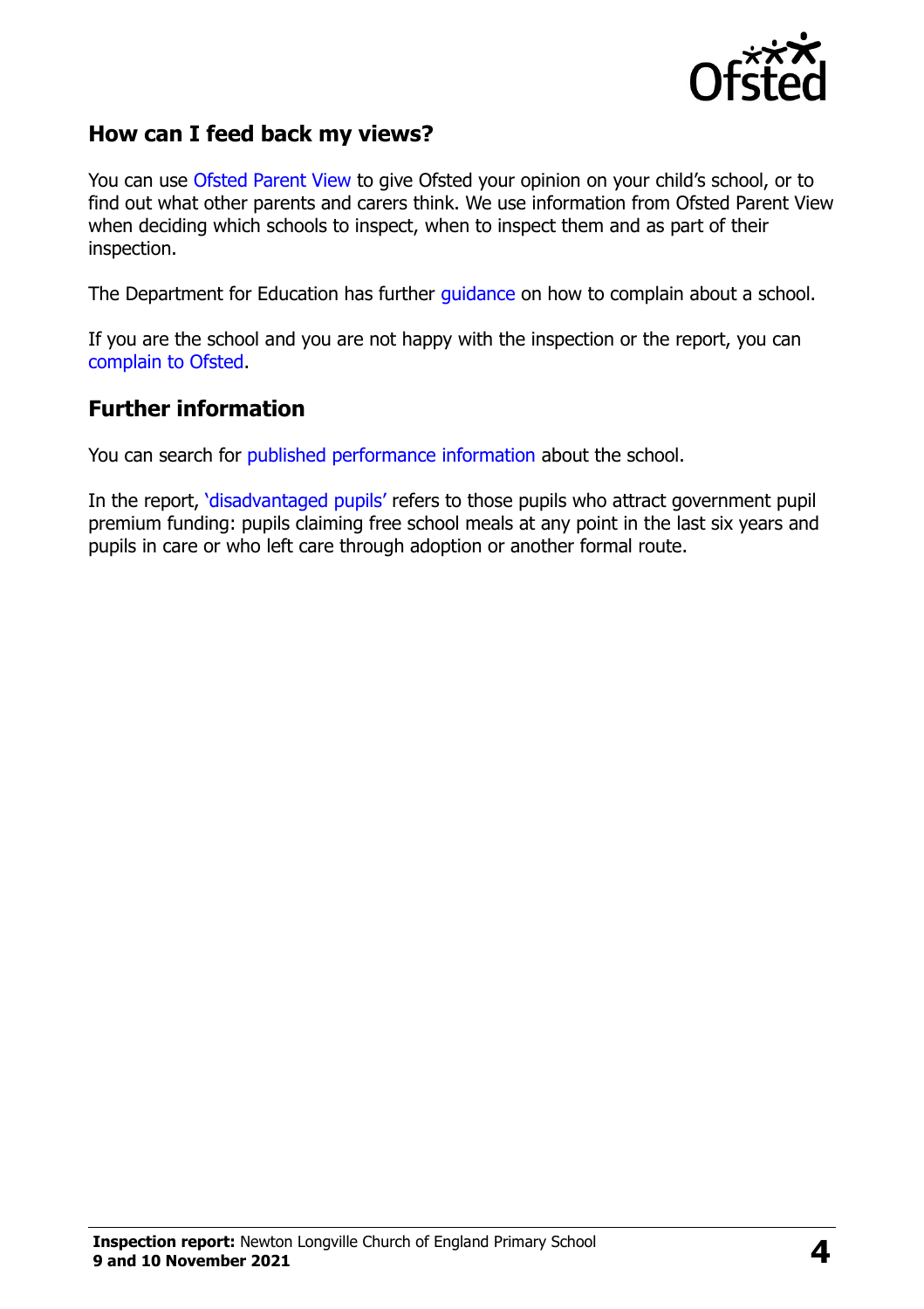

#### **School details**

| Unique reference number             | 110440                                                               |
|-------------------------------------|----------------------------------------------------------------------|
| <b>Local authority</b>              | Buckinghamshire                                                      |
| <b>Inspection number</b>            | 10200326                                                             |
| <b>Type of school</b>               | Primary                                                              |
| <b>School category</b>              | Voluntary aided                                                      |
| Age range of pupils                 | 4 to 11                                                              |
| <b>Gender of pupils</b>             | Mixed                                                                |
| Number of pupils on the school roll | 202                                                                  |
| <b>Appropriate authority</b>        | The governing body                                                   |
| <b>Chair of governing body</b>      | <b>Alex Titley</b>                                                   |
| <b>Headteacher</b>                  | Sue White                                                            |
| Website                             | www.newton-longville-school.co.uk/                                   |
| Date of previous inspection         | 8 November 2016, under section 8 of the<br><b>Education Act 2005</b> |

# **Information about this school**

- The school is a voluntary-aided Church of England primary school. The last section 48 inspection took place in December 2016. The school's next inspection is due to take place by the end of this school year. However, this is likely to be delayed because of the pandemic.
- The school does not currently use any alternative provision.

#### **Information about this inspection**

- This was the first routine inspection the school received since the COVID-19 pandemic began. The inspector discussed the impact of the pandemic with school leaders and has taken that into account in her evaluation.
- The inspector carried out deep dives in the following subjects: reading, mathematics and history. For each deep dive, the inspector met with subject leaders, looked at curriculum plans, visited a sample of lessons, met with teachers, spoke to some pupils about their learning and looked at samples of pupils' work. The inspector also heard some pupils read.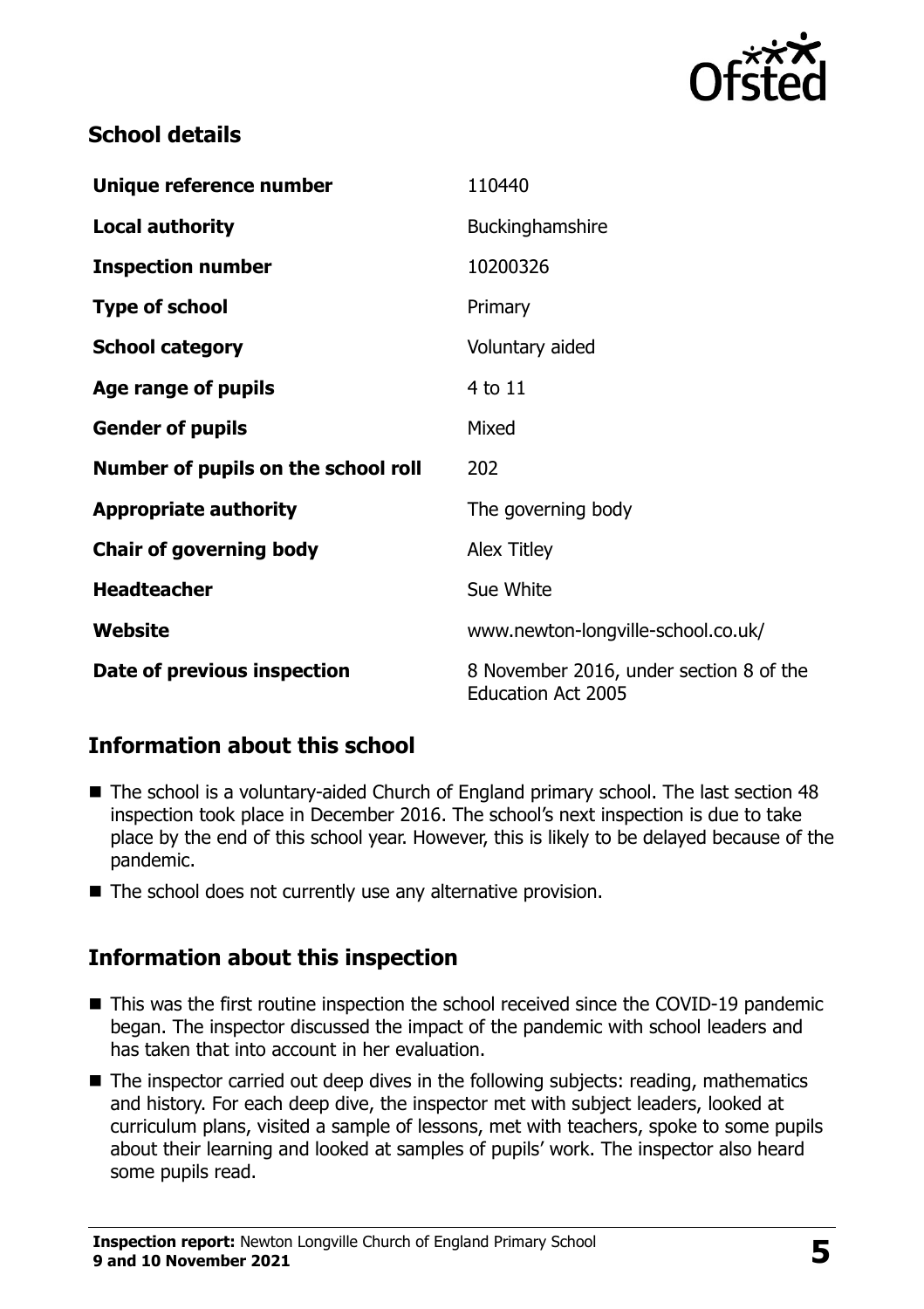

- The inspector looked at curriculum plans in other subjects and sampled pupils' work in geography and art.
- The inspector met with the headteacher, the deputy headteacher, a senior leader and the leader with responsibility for SEND.
- $\blacksquare$  The inspector met with four members of the governing body, including the chair of governors.
- To inspect safeguarding, the inspector met with the designated safeguarding leader (headteacher) and spoke with pupils and staff. The inspector reviewed the school's record of recruitment checks and safeguarding procedures. Safeguarding documents were considered, including school policies and records.
- The inspector considered the views of parents through the 47 responses to Ofsted's online survey, Parent View, and parents' written comments. The inspector also spoke with some parents at the start of the second day of the inspection.
- The inspector considered the views of staff during meetings with them and took into account the 21 responses to Ofsted's staff survey.
- The inspector took account of the 28 responses to Ofsted's pupil survey and met with pupils to discuss their views of the school. She also talked with pupils during lessons and at other times of the school day.

#### **Inspection team**

Sue Cox, lead inspector **Her Majesty's Inspector**